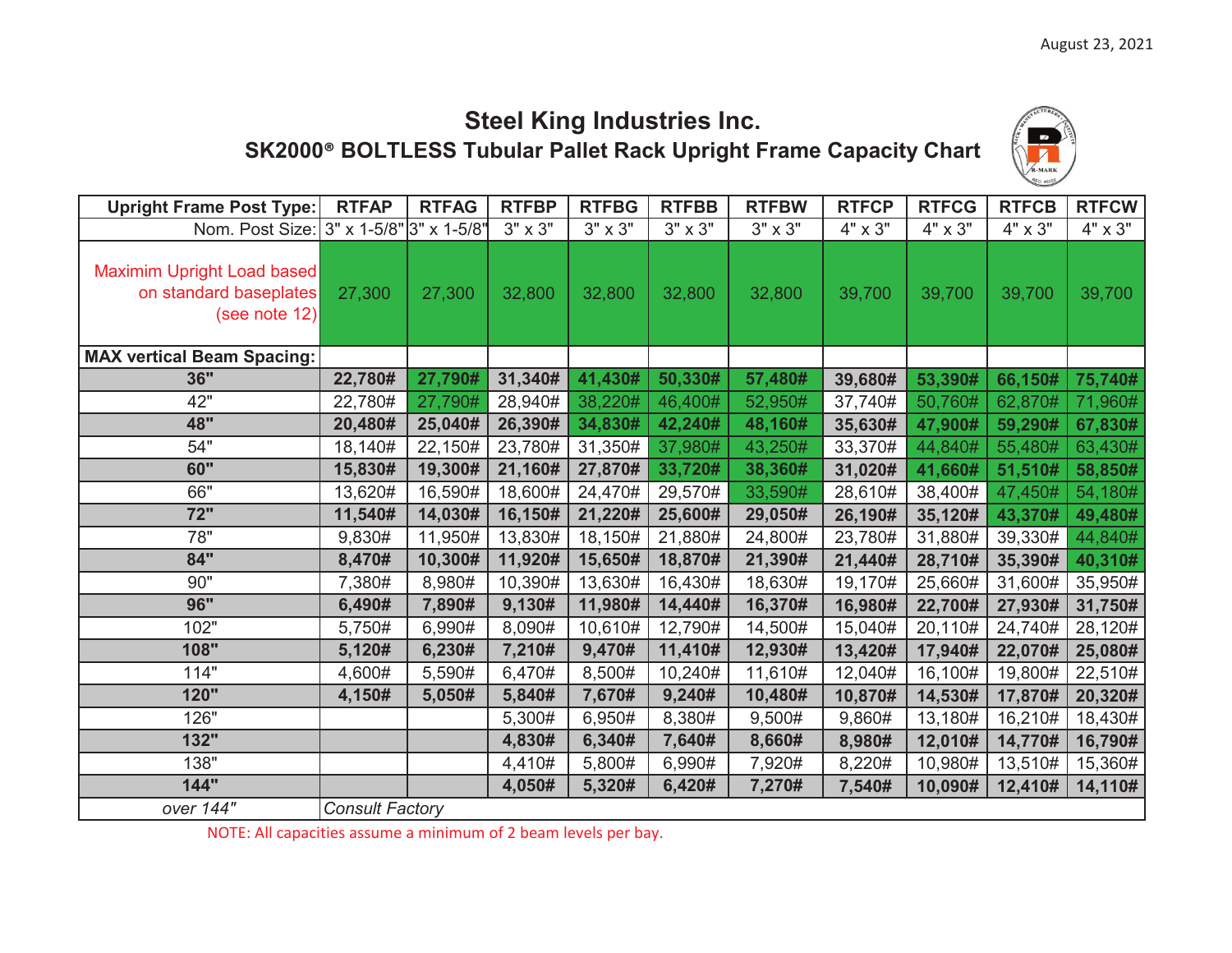

## **Steel King Beam Capacity Chart; Step Beams, SK2000 Boltless Tubular Rack Only**

| <b>Beam Series:</b> | <b>Number of</b>   | <b>SBRUM300</b> | <b>SBRUM350</b> | SBRUM400 | <b>SBRUM475</b> |  |
|---------------------|--------------------|-----------------|-----------------|----------|-----------------|--|
| <b>Beam Height:</b> | <b>Pallets per</b> | 3.1875"         | 3.6875"         | 4.1875"  | 4.8125"         |  |
| <b>Beam Length</b>  | shelf              | Capacity        | Capacity        | Capacity | Capacity        |  |
| 48"                 | $\mathbf{1}$       | 5,860#          | 7,060#          | 8,400#   | 10,260#         |  |
| 54"                 | 1                  | 5,300#          | 6,360#          | 7,540#   | 9,180#          |  |
| 60"                 | $\mathbf{1}$       | 4,840#          | 5,780#          | 6,840#   | 8,320#          |  |
| 66"                 | 1                  | 4,360#          | 5,320#          | 6,280#   | 7,620#          |  |
| 72"                 | 1                  | 4,000#          | 4,940#          | 5,800#   | 7,020#          |  |
| 78"                 | 1                  | 3,680#          | 4,600#          | 5,400#   | 6,520#          |  |
| 84"                 | $\overline{2}$     | 3,840#          | 4,860#          | 5,700#   | 6,860#          |  |
| 90"                 | $\overline{2}$     | 3,400#          | 4,480#          | 5,360#   | 6,440#          |  |
| 92"                 | $\overline{2}$     | 3,260#          | 4,320#          | 5,260#   | 6,320#          |  |
| 96"                 | $\overline{2}$     | 3,020#          | 4,000#          | 5,080#   | 6,080#          |  |
| 100"                | $\overline{2}$     | 2,820#          | 3,720#          | 4,800#   | 5,860#          |  |
| 102"                | $\overline{2}$     | 2,720#          | 3,580#          | 4,640#   | 5,760#          |  |
| 108"                | $\overline{2}$     | 2,460#          | 3,240#          | 4,180#   | 5,480#          |  |
| 114"                | $\overline{2}$     | 2,240#          | 2,940#          | 3,780#   | 5,080#          |  |
| 120"                | $\overline{2}$     | 2,060#          | 2,680#          | 3,440#   | 4,620#          |  |
| 126"                | $\overline{2}$     | 1,880#          | 2,460#          | 3,160#   | 4,220#          |  |
| 132"                | 3                  | 1,740#          | 2,260#          | 2,900#   | 3,880#          |  |
| 138"                | 3                  | 1,620#          | 2,100#          | 2,680#   | 3,580#          |  |
| 144"                | 3                  | 1,500#          | 1,940#          | 2,480#   | 3,300#          |  |